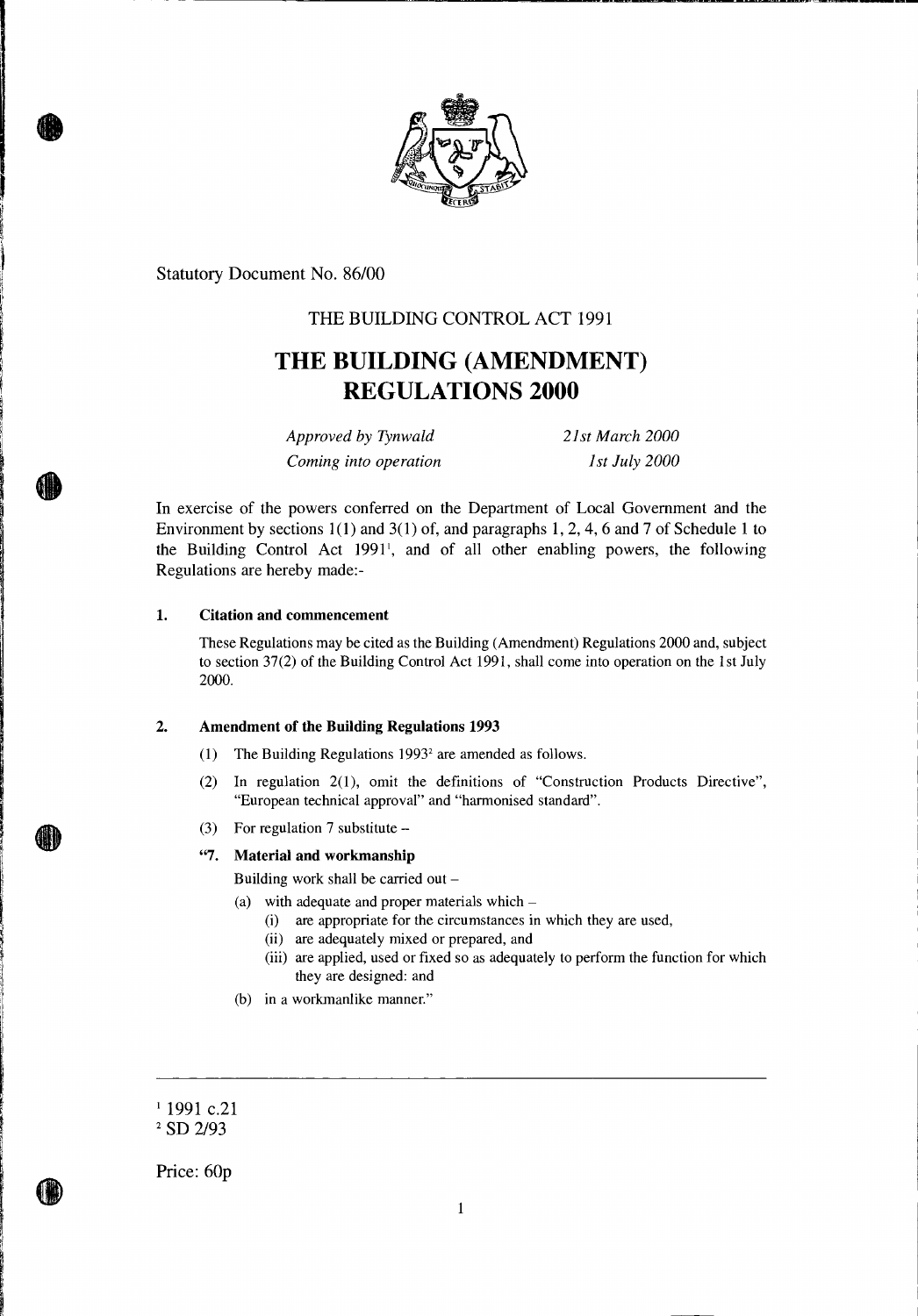(4) For Part F of Schedule 1 substitute —

## "PART F VENTILATION

#### **Means of ventilation**

**F1.** There shall be adequate means of ventilation Requirement F1 does not apply to a building or provided for people in the building. Space within a building  $-$ 

- (a) into which people do not normally go; or
- (b) which is used solely for storage; or
- (c) which is a garage used solely in connection with single dwelling.

#### **Condensation in roofs**

**F2.** Adequate provision shall be made to prevent excessive condensation —

(a) in a roof; or

(b) in a roof void above an insulated ceiling."

## (5) For Part K of Schedule 1 substitute  $-$

## "PART K PROTECTION FROM FALLING, COLLISION AND IMPACT

#### **Stairs, ladders and ramps**

K1. Stairs, ladders and ramps shall be so designed, constructed and installed as to be safe for people moving between different levels in or about the building.

### **Protection from falling**

- 
- ramps which form part of the building. (a) any stairs, ramps, floor and balconies and any roof to which people have access, and
- (b) any light well, basement area or similar sunken area connected to a building,

shall be provided with barriers where it is necessary to protect people in or about the building from falling.

### **Vehicle barriers and loading bays**

K3. (a) Vehicle ramps and any levels in a building to which vehicles have access shall be provided with barriers where it is necessary to protect people in or about the building.

(b) Vehicle loading bays shall be constructed in such a way, or be provided with such features, as may be necessary to protect people in them from collision with vehicles.

## **Protection from collision with open windows etc.**

K4. Provision shall be made to prevent people moving in or about the building from colliding with open windows, skylights or ventilators.

Requirement Kl applies only to stairs, ladders and ramps which form part of the building.

**K2.** All of the following – Requirement K2 (a) applies only to stairs and

Requirement K4 does not apply to dwellings.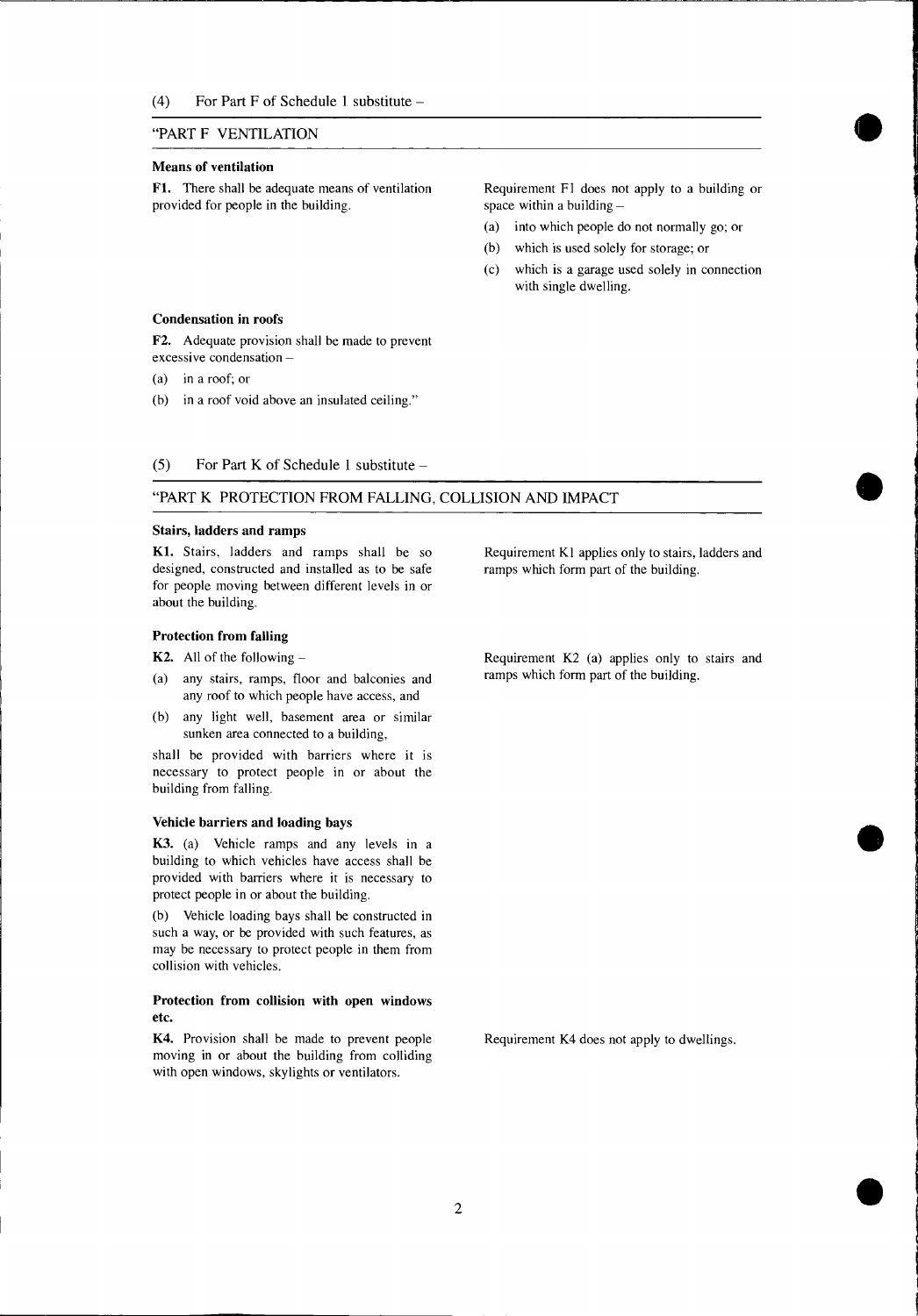## **Protection against impact from and trapping by doors**

**K5.** (1) Provision shall be made to prevent any door or gate —

(a) which slides or opens upwards, from falling onto any persons, and

(b) which is powered, from trapping any persons.

(2) Provision shall be made for powered doors and gates to be open in the event of power failure.

(3) Provision shall be made to ensure a clear view of space either side of a swing door or gate."

(6) For Part M of Schedule 1 substitute —

## "PART M ACCESS AND FACILITIES FOR DISABLED PEOPLE

### **Interpretation**

**Ml.** In this Part "disabled people" means people who have —

- (a) an impairment which limits their ability to walk or which requires them to use a wheelchair for mobility, or
- (b) impaired hearing or sight.

## **Access and use**

**M2.** Reasonable provision shall be made for disabled people to gain access to and use the building.

#### **Sanitary conveniences**

**M3.** (1) Reasonable provision shall be made in the entrance storey of a dwelling for sanitary conveniences, or where the entrance storey contains no habitable rooms, reasonable provision for sanitary conveniences shall be made in either the entrance storey or principal storey.

(2) In this paragraph "entrance storey" means the storey which contains the principle entrance to the dwelling, and "principal storey" means the storey nearest to the entrance storey which contains a habitable room, or if there are two such storey equally near, either such storey.

(3) If sanitary conveniences are provided in any building which is not a dwelling, reasonable provision shall be made for disabled people.

## **Audience or spectator seating**

**M4.** If the building contains audience or spectator seating, reasonable provision shall be made to accommodate disabled people."

Requirements K5 does not apply to —

- (a) dwellings, or
- (b) any door or gate which is part of a lift.

The requirements of this Part do not apply to  $-$ 

- (a) a material alteration;
- (b) an extension to a dwelling, or any other extension which does not include a ground storey;
- (c) any part of a building which is used solely to enable the building or any service or fitting in the building to be inspected, repaired or maintained.

The requirements of this Part do not apply to a dwelling the total area of which does not exceed 80 square metres.

Requirement M4 does not apply to dwellings.